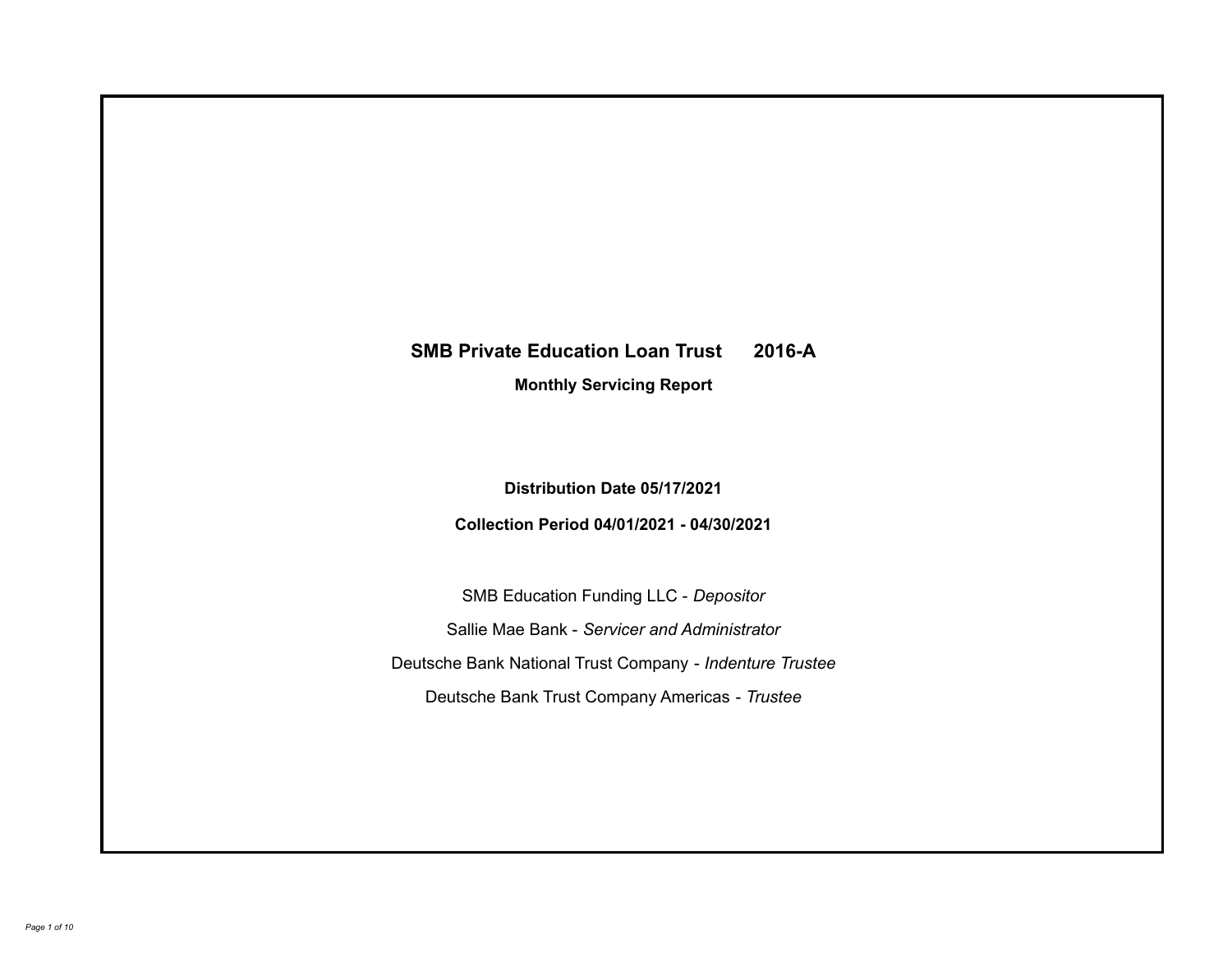A

| А         | <b>Student Loan Portfolio Characteristics</b>                  |                                                 | <b>Settlement Date</b><br>05/26/2016 | 03/31/2021                        | 04/30/2021                        |
|-----------|----------------------------------------------------------------|-------------------------------------------------|--------------------------------------|-----------------------------------|-----------------------------------|
|           | <b>Principal Balance</b><br>Interest to be Capitalized Balance |                                                 | \$585,861,635.84<br>32,367,510.93    | \$270,900,950.14<br>10,222,183.89 | \$265,497,299.61<br>10,376,253.66 |
|           | Pool Balance                                                   |                                                 | \$618,229,146.77                     | \$281,123,134.03                  | \$275,873,553.27                  |
|           | Weighted Average Coupon (WAC)                                  |                                                 | 8.16%                                | 7.68%                             | 7.70%                             |
|           | Weighted Average Remaining Term                                |                                                 | 134.18                               | 127.01                            | 126.92                            |
|           | Number of Loans                                                |                                                 | 53,959                               | 25,151                            | 24,675                            |
|           | Number of Borrowers                                            |                                                 | 52,283                               | 24,261                            | 23,800                            |
|           | Pool Factor                                                    |                                                 |                                      | 0.454723197                       | 0.446231878                       |
|           |                                                                | Since Issued Total Constant Prepayment Rate (1) |                                      | 9.65%                             | 9.63%                             |
| В         | <b>Debt Securities</b>                                         | <b>Cusip/Isin</b>                               | 04/15/2021                           |                                   | 05/17/2021                        |
|           | A <sub>2</sub> A                                               | 78449FAB7                                       | \$90,907,358.67                      |                                   | \$88,631,546.10                   |
|           | A <sub>2</sub> B                                               | 78449FAC5                                       | \$55,878,835.15                      |                                   | \$54,479,941.19                   |
|           | В                                                              | 78449FAD3                                       | \$50,000,000.00                      |                                   | \$50,000,000.00                   |
|           |                                                                |                                                 |                                      |                                   |                                   |
| ${\bf C}$ | <b>Certificates</b>                                            | <b>Cusip/Isin</b>                               | 04/15/2021                           |                                   | 05/17/2021                        |
|           | Residual                                                       | 78449F101                                       | \$100,000.00                         |                                   | \$100,000.00                      |
|           |                                                                |                                                 |                                      |                                   |                                   |
| D         | <b>Account Balances</b>                                        |                                                 | 04/15/2021                           |                                   | 05/17/2021                        |
|           | Reserve Account Balance                                        |                                                 | \$1,557,854.00                       |                                   | \$1,557,854.00                    |

| <b>Asset / Liability</b>               | 04/15/2021      | 05/17/2021      |
|----------------------------------------|-----------------|-----------------|
| Overcollateralization Percentage       | 30.00%          | 30.00%          |
| Specified Overcollateralization Amount | \$84,336,940.21 | \$82,762,065.98 |
| Actual Overcollateralization Amount    | \$84,336,940.21 | \$82,762,065.98 |

(1) For additional information, see 'Since Issued CPR Methodology' found on page 11 of this report.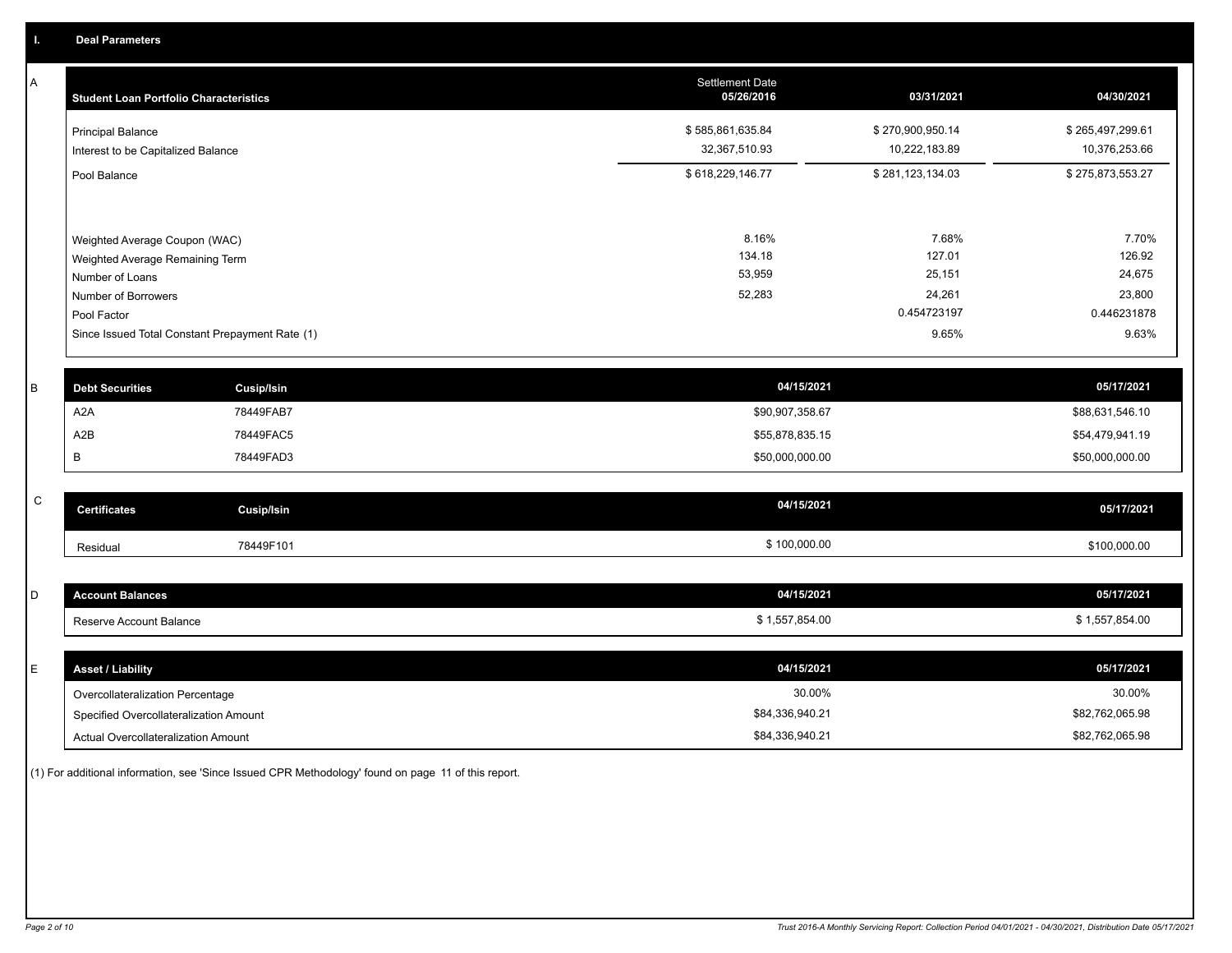| Α | <b>Student Loan Principal Receipts</b>                           |                |  |
|---|------------------------------------------------------------------|----------------|--|
|   | <b>Borrower Principal</b>                                        | 5,274,995.90   |  |
|   | <b>Consolidation Activity Principal</b>                          | 0.00           |  |
|   | Seller Principal Reimbursement                                   | 0.00           |  |
|   | Servicer Principal Reimbursement                                 | 0.00           |  |
|   | Delinquent Principal Purchases by Servicer                       | 0.00           |  |
|   | <b>Other Principal Deposits</b>                                  | 48,618.63      |  |
|   | <b>Total Principal Receipts</b>                                  | \$5,323,614.53 |  |
| B | <b>Student Loan Interest Receipts</b>                            |                |  |
|   | <b>Borrower Interest</b>                                         | 1,394,151.48   |  |
|   | <b>Consolidation Activity Interest</b>                           | 0.00           |  |
|   | Seller Interest Reimbursement                                    | 0.00           |  |
|   | Servicer Interest Reimbursement                                  | 0.00           |  |
|   | Delinquent Interest Purchases by Servicer                        | 0.00           |  |
|   | Other Interest Deposits                                          | 281.67         |  |
|   | <b>Total Interest Receipts</b>                                   | \$1,394,433.15 |  |
| C | <b>Recoveries on Realized Losses</b>                             | \$92,167.35    |  |
| D | <b>Investment Income</b>                                         | \$185.46       |  |
| Е | <b>Funds Borrowed from Next Collection Period</b>                | \$0.00         |  |
| F | <b>Funds Repaid from Prior Collection Period</b>                 | \$0.00         |  |
| G | Loan Sale or Purchase Proceeds                                   | \$0.00         |  |
| н | <b>Initial Deposits to Distribution Account</b>                  | \$0.00         |  |
|   | <b>Excess Transferred from Other Accounts</b>                    | \$0.00         |  |
| J | <b>Borrower Benefit Reimbursements</b>                           | \$0.00         |  |
| Κ | <b>Other Deposits</b>                                            | \$0.00         |  |
| L | <b>Other Fees Collected</b>                                      | \$0.00         |  |
| М | <b>AVAILABLE FUNDS</b>                                           | \$6,810,400.49 |  |
| N | Non-Cash Principal Activity During Collection Period             | \$(80,036.00)  |  |
| O | Aggregate Purchased Amounts by the Depositor, Servicer or Seller | \$48,900.30    |  |
| P | Aggregate Loan Substitutions                                     | \$0.00         |  |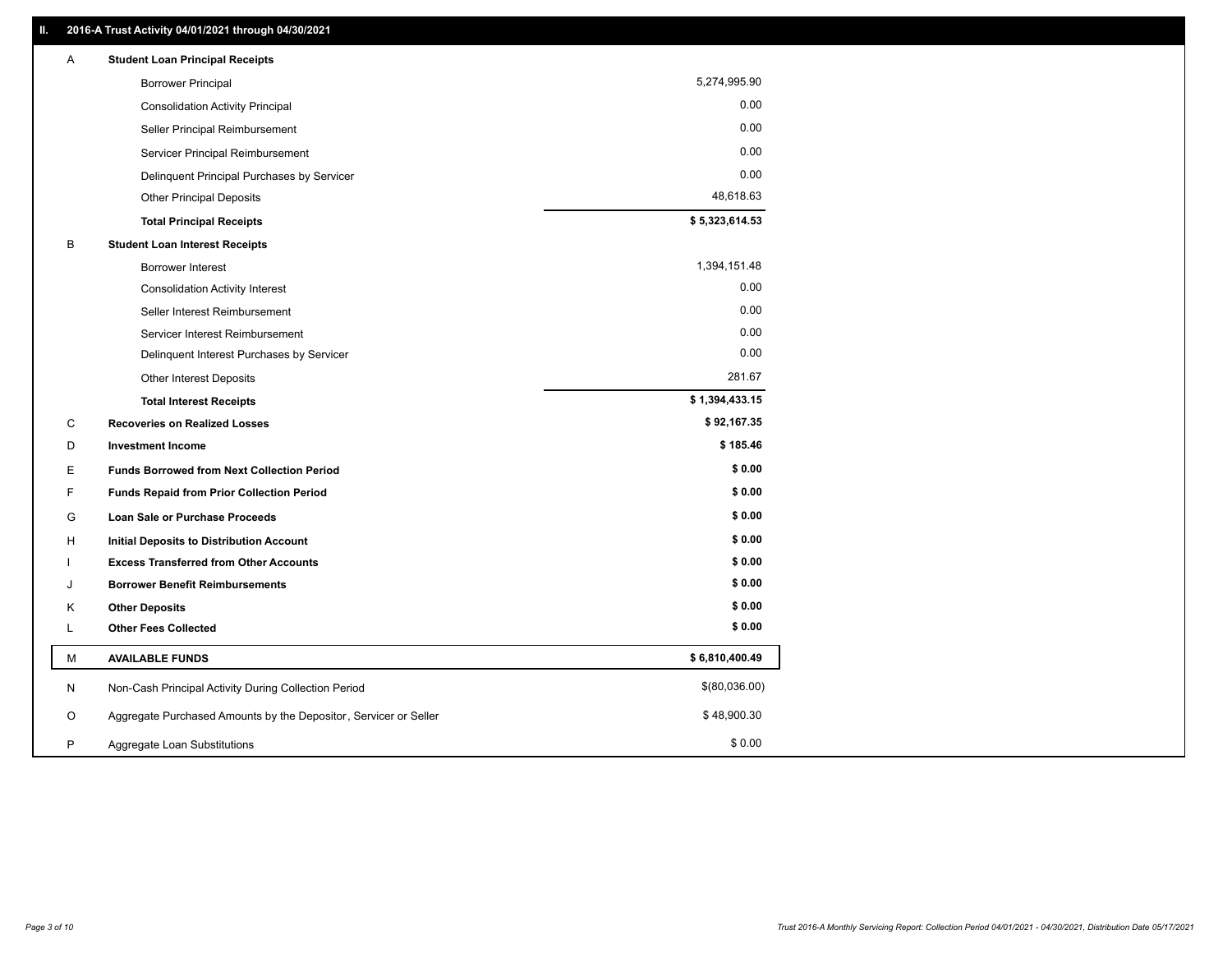|                   |                       |                          |            |                                                           | <b>Loans by Repayment Status</b> |                            |                   |         |                                                           |                |                            |
|-------------------|-----------------------|--------------------------|------------|-----------------------------------------------------------|----------------------------------|----------------------------|-------------------|---------|-----------------------------------------------------------|----------------|----------------------------|
|                   |                       |                          | 04/30/2021 |                                                           | 03/31/2021                       |                            |                   |         |                                                           |                |                            |
|                   |                       | <b>Wtd Avg</b><br>Coupon | # Loans    | Principal and<br><b>Interest Accrued</b><br>to Capitalize | % of Principal                   | % of Loans in<br>Repay (1) | Wtd Avg<br>Coupon | # Loans | Principal and<br><b>Interest Accrued</b><br>to Capitalize | % of Principal | % of Loans in<br>Repay (1) |
| INTERIM:          | IN SCHOOL             | 8.85%                    | 620        | \$10,818,361.98                                           | 3.921%                           | $-$ %                      | 8.86%             | 632     | \$10,999,810.83                                           | 3.913%         | $-$ %                      |
|                   | GRACE                 | 8.56%                    | 136        | \$2,359,465.44                                            | 0.855%                           | $-$ %                      | 8.53%             | 134     | \$2,230,271.68                                            | 0.793%         | $-$ %                      |
|                   | <b>DEFERMENT</b>      | 8.57%                    | 1,772      | \$24,701,841.84                                           | 8.954%                           | $-$ %                      | 8.56%             | 1,771   | \$24,487,157.65                                           | 8.710%         | $-$ %                      |
| <b>REPAYMENT:</b> | <b>CURRENT</b>        | 7.52%                    | 21,057     | \$221,753,747.64                                          | 80.382%                          | 93.176%                    | 7.52%             | 21,413  | \$225,891,246.45                                          | 80.353%        | 92.804%                    |
|                   | 31-60 DAYS DELINQUENT | 7.73%                    | 238        | \$3,356,949.36                                            | 1.217%                           | 1.411%                     | 7.62%             | 248     | \$3,461,218.79                                            | 1.231%         | 1.422%                     |
|                   | 61-90 DAYS DELINQUENT | 7.56%                    | 128        | \$2,160,407.54                                            | 0.783%                           | 0.908%                     | 7.68%             | 135     | \$2,246,706.52                                            | 0.799%         | 0.923%                     |
|                   | > 90 DAYS DELINQUENT  | 8.12%                    | 93         | \$1,521,922.06                                            | 0.552%                           | 0.639%                     | 8.47%             | 106     | \$1,575,444.97                                            | 0.560%         | 0.647%                     |
|                   | <b>FORBEARANCE</b>    | 7.96%                    | 631        | \$9,200,857.41                                            | 3.335%                           | 3.866%                     | 7.71%             | 712     | \$10,231,277.14                                           | 3.639%         | 4.203%                     |
| <b>TOTAL</b>      |                       |                          | 24,675     | \$275,873,553.27                                          | 100.00%                          | 100.00%                    |                   | 25,151  | \$281,123,134.03                                          | 100.00%        | 100.00%                    |

Percentages may not total 100% due to rounding \*

1 Loans classified in "Repayment" include any loan for which interim interest only, \$25 fixed payments or full principal and interest payments are due.

|                 |                                                                                                                              |                          |         |                                                                  | <b>Loans by Borrower Status</b> |                                |                          |         |                                                                  |                |                                |
|-----------------|------------------------------------------------------------------------------------------------------------------------------|--------------------------|---------|------------------------------------------------------------------|---------------------------------|--------------------------------|--------------------------|---------|------------------------------------------------------------------|----------------|--------------------------------|
|                 |                                                                                                                              |                          |         | 04/30/2021                                                       |                                 |                                |                          |         | 03/31/2021                                                       |                |                                |
|                 |                                                                                                                              | <b>Wtd Avg</b><br>Coupon | # Loans | <b>Principal and</b><br><b>Interest Accrued</b><br>to Capitalize | % of Principal                  | % of Loans in<br>P&I Repay (2) | <b>Wtd Avg</b><br>Coupon | # Loans | <b>Principal and</b><br><b>Interest Accrued</b><br>to Capitalize | % of Principal | % of Loans in<br>P&I Repay (2) |
| <b>INTERIM:</b> | IN SCHOOL                                                                                                                    | 8.51%                    | 1,159   | \$18,956,208.49                                                  | 6.871%                          | $-$ %                          | 8.52%                    | 1,179   | \$19,245,663.86                                                  | 6.846%         | $-$ %                          |
|                 | <b>GRACE</b>                                                                                                                 | 8.31%                    | 284     | \$4,698,886.51                                                   | 1.703%                          | $-$ %                          | 8.29%                    | 279     | \$4,536,469.03                                                   | 1.614%         | $-$ %                          |
|                 | <b>DEFERMENT</b>                                                                                                             | 8.19%                    | 3,355   | \$45,658,409.85                                                  | 16.550%                         | $-$ %                          | 8.16%                    | 3,374   | \$45,649,377.72                                                  | 16.238%        | $-$ %                          |
| P&I REPAYMENT:  | <b>CURRENT</b>                                                                                                               | 7.47%                    | 18,802  | \$190,503,838.54                                                 | 69.055%                         | 92.227%                        | 7.47%                    | 19,132  | \$194,359,692.67                                                 | 69.137%        | 91.813%                        |
|                 | 31-60 DAYS DELINQUENT                                                                                                        | 7.72%                    | 227     | \$3,222,782.26                                                   | 1.168%                          | 1.560%                         | 7.61%                    | 240     | \$3,321,481.46                                                   | 1.182%         | 1.569%                         |
|                 | 61-90 DAYS DELINQUENT                                                                                                        | 7.54%                    | 126     | \$2,132,677.59                                                   | 0.773%                          | 1.032%                         | 7.68%                    | 132     | \$2,226,486.71                                                   | 0.792%         | 1.052%                         |
|                 | > 90 DAYS DELINQUENT                                                                                                         | 8.11%                    | 91      | \$1,499,892.62                                                   | 0.544%                          | 0.726%                         | 8.47%                    | 103     | \$1,552,685.44                                                   | 0.552%         | 0.733%                         |
|                 | <b>FORBEARANCE</b>                                                                                                           | 7.96%                    | 631     | \$9,200,857.41                                                   | 3.335%                          | 4.454%                         | 7.71%                    | 712     | \$10,231,277.14                                                  | 3.639%         | 4.833%                         |
| <b>TOTAL</b>    | Percentages may not total 100% due to rounding                                                                               |                          | 24,675  | \$275,873,553.27                                                 | 100.00%                         | 100.00%                        |                          | 25,151  | \$281,123,134.03                                                 | 100.00%        | 100.00%                        |
|                 | 2 Loans classified in "P&I Repayment" includes only those loans for which scheduled principal and interest payments are due. |                          |         |                                                                  |                                 |                                |                          |         |                                                                  |                |                                |

To conform with company standard reporting these sections now include Princial and Interest Accrued to Capitalize .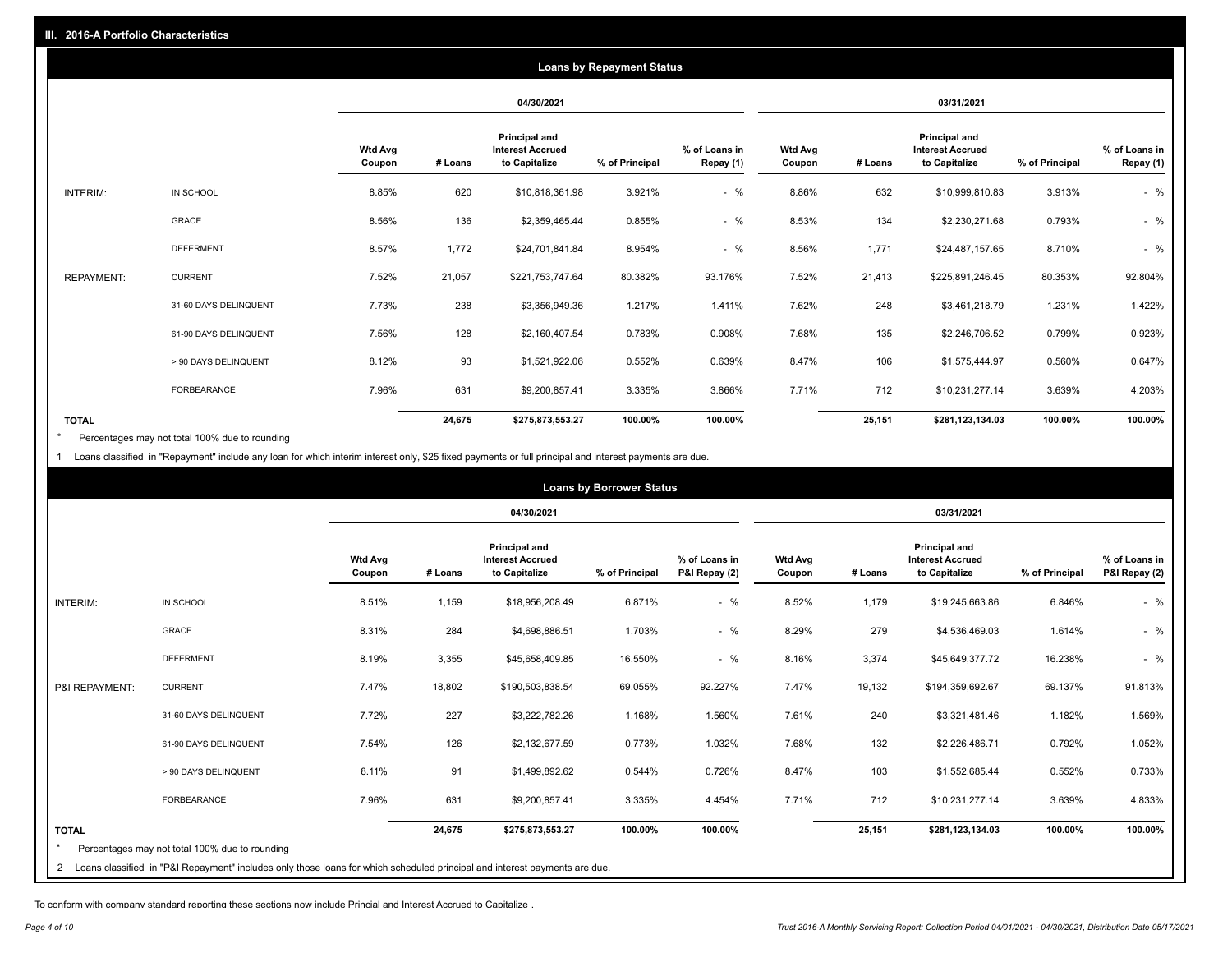|                                                                                                  | 4/30/2021        | 3/31/2021        |
|--------------------------------------------------------------------------------------------------|------------------|------------------|
| Pool Balance                                                                                     | \$275,873,553.27 | \$281,123,134.03 |
| Total # Loans                                                                                    | 24,675           | 25,151           |
| Total # Borrowers                                                                                | 23,800           | 24,261           |
| Weighted Average Coupon                                                                          | 7.70%            | 7.68%            |
| Weighted Average Remaining Term                                                                  | 126.92           | 127.01           |
| Percent of Pool - Cosigned                                                                       | 93.3%            | 93.3%            |
| Percent of Pool - Non Cosigned                                                                   | 6.7%             | 6.7%             |
| Borrower Interest Accrued for Period                                                             | \$1,686,477.16   | \$1,776,586.96   |
| Outstanding Borrower Interest Accrued                                                            | \$12,914,340.07  | \$12,859,691.11  |
| Gross Principal Realized Loss - Periodic *                                                       | \$291,209.10     | \$240,908.02     |
| Gross Principal Realized Loss - Cumulative *                                                     | \$25,105,130.96  | \$24,813,921.86  |
| Recoveries on Realized Losses - Periodic                                                         | \$92,167.35      | \$94,582.97      |
| Recoveries on Realized Losses - Cumulative                                                       | \$3,811,302.11   | \$3,719,134.76   |
| Net Losses - Periodic                                                                            | \$199,041.75     | \$146,325.05     |
| Net Losses - Cumulative                                                                          | \$21,293,828.85  | \$21,094,787.10  |
| Non-Cash Principal Activity - Capitalized Interest                                               | \$212,982.07     | \$323,573.49     |
| Since Issued Total Constant Prepayment Rate (CPR) (1)                                            | 9.63%            | 9.65%            |
| <b>Loan Substitutions</b>                                                                        | \$0.00           | \$0.00           |
| <b>Cumulative Loan Substitutions</b>                                                             | \$0.00           | \$0.00           |
| <b>Unpaid Servicing Fees</b>                                                                     | \$0.00           | \$0.00           |
| <b>Unpaid Administration Fees</b>                                                                | \$0.00           | \$0.00           |
| <b>Unpaid Carryover Servicing Fees</b>                                                           | \$0.00           | \$0.00           |
| Note Interest Shortfall                                                                          | \$0.00           | \$0.00           |
| Loans in Modification                                                                            | \$24,492,108.19  | \$25,256,180.52  |
| % of Loans in Modification as a % of Loans in Repayment (P&I)                                    | 12.41%           | 12.54%           |
|                                                                                                  |                  |                  |
| % Annualized Gross Principal Realized Loss - Periodic as a %<br>of Loans in Repayment (P&I) * 12 | 1.77%            | 1.44%            |
| % Gross Principal Realized Loss - Cumulative as a % of<br>Original Pool Balance                  | 4.06%            | 4.01%            |

\* In accordance with the Servicer's current policies and procedures, after September 1, 2017 loans subject to bankruptcy claims generally will not be reported as a charged- off unless and until they are delinquent for 120

(1) For additional information, see 'Since Issued CPR Methodology' found on page 11 of this report.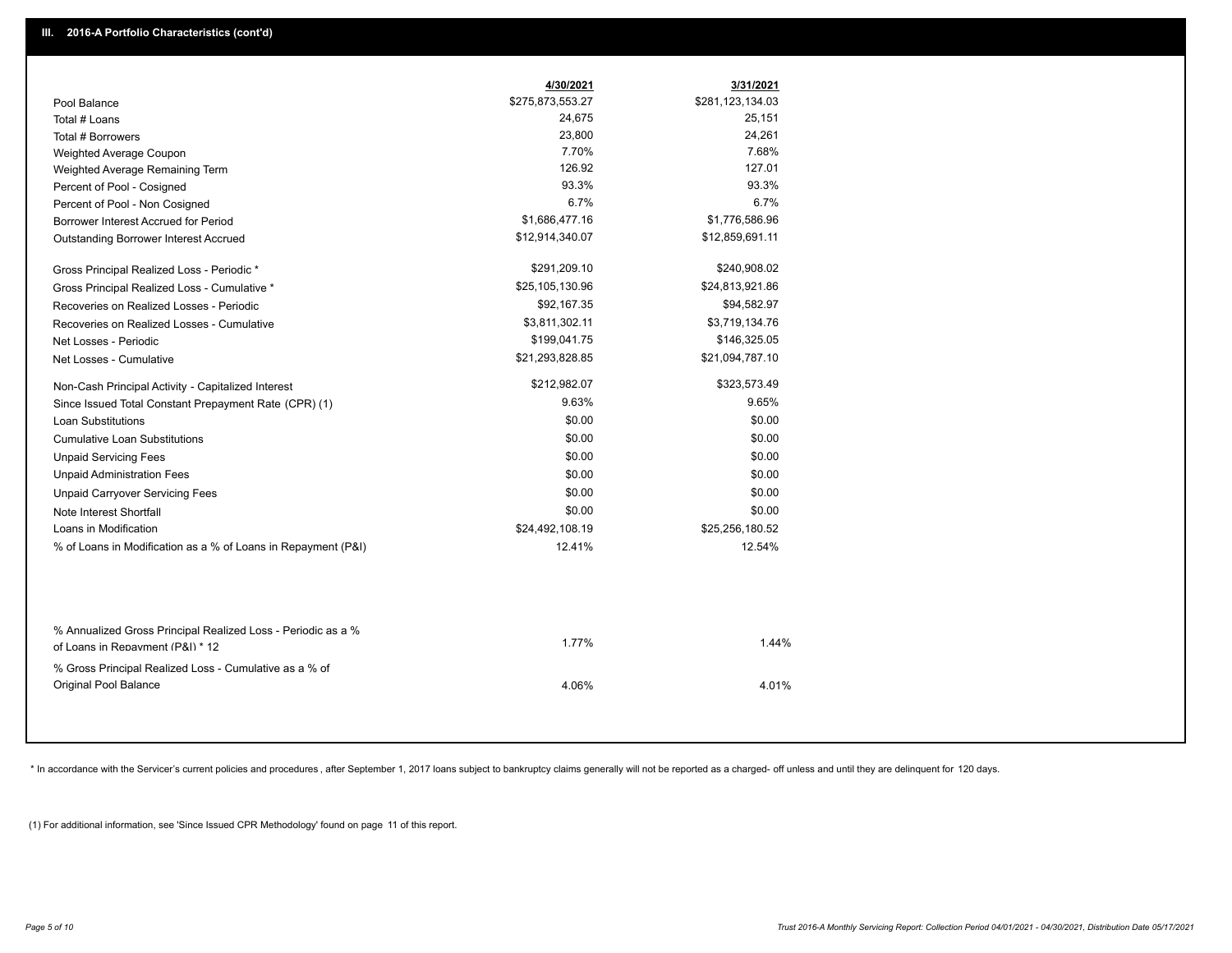#### **Loan Program**  A

|                                    | Weighted<br>Average | # LOANS | <b>\$ AMOUNT</b> | $%$ *    |
|------------------------------------|---------------------|---------|------------------|----------|
| - Smart Option Interest-Only Loans | 6.69%               | 4,992   | \$37,570,552.21  | 13.619%  |
| - Smart Option Fixed Pay Loans     | 7.67%               | 6,651   | \$88,853,200.46  | 32.208%  |
| - Smart Option Deferred Loans      | 7.96%               | 13.032  | \$149,449,800.60 | 54.173%  |
| - Other Loan Programs              | $0.00\%$            | 0       | \$0.00           | 0.000%   |
| <b>Total</b>                       | 7.70%               | 24,675  | \$275,873,553.27 | 100.000% |

\* Percentages may not total 100% due to rounding

B

C

**Index Type**

|                       | Weighted<br>Average | # LOANS | \$ AMOUNT        | % *       |
|-----------------------|---------------------|---------|------------------|-----------|
| - Fixed Rate Loans    | 7.84%               | 5,291   | \$69,220,400.08  | 25.091%   |
| - LIBOR Indexed Loans | 7.65%               | 19,384  | \$206,653,153.19 | 74.909%   |
| - Other Index Rates   | $0.00\%$            | 0       | \$0.00           | $0.000\%$ |
| <b>Total</b>          | 7.70%               | 24,675  | \$275,873,553.27 | 100.000%  |

\* Percentages may not total 100% due to rounding

# **Weighted Average Recent FICO**

| 1,772<br>\$21,625,131.67<br>$0 - 639$<br>1,677<br>\$20,059,994.57<br>640 - 669<br>2,607<br>\$28,812,865.69<br>670 - 699<br>5,110<br>\$58,347,263.37<br>700 - 739<br>13,509<br>\$147,028,297.97<br>$740 +$<br>0<br>\$0.00<br>$N/A^{(1)}$ |  |           |
|-----------------------------------------------------------------------------------------------------------------------------------------------------------------------------------------------------------------------------------------|--|-----------|
|                                                                                                                                                                                                                                         |  | 7.839%    |
|                                                                                                                                                                                                                                         |  | 7.271%    |
|                                                                                                                                                                                                                                         |  | 10.444%   |
|                                                                                                                                                                                                                                         |  | 21.150%   |
|                                                                                                                                                                                                                                         |  | 53.296%   |
|                                                                                                                                                                                                                                         |  | $0.000\%$ |
| <b>Total</b><br>24,675<br>\$275,873,553.27                                                                                                                                                                                              |  | 100.000%  |

To conform with company standard reporting these sections now include Princial and Interest Accrued to Capitalize .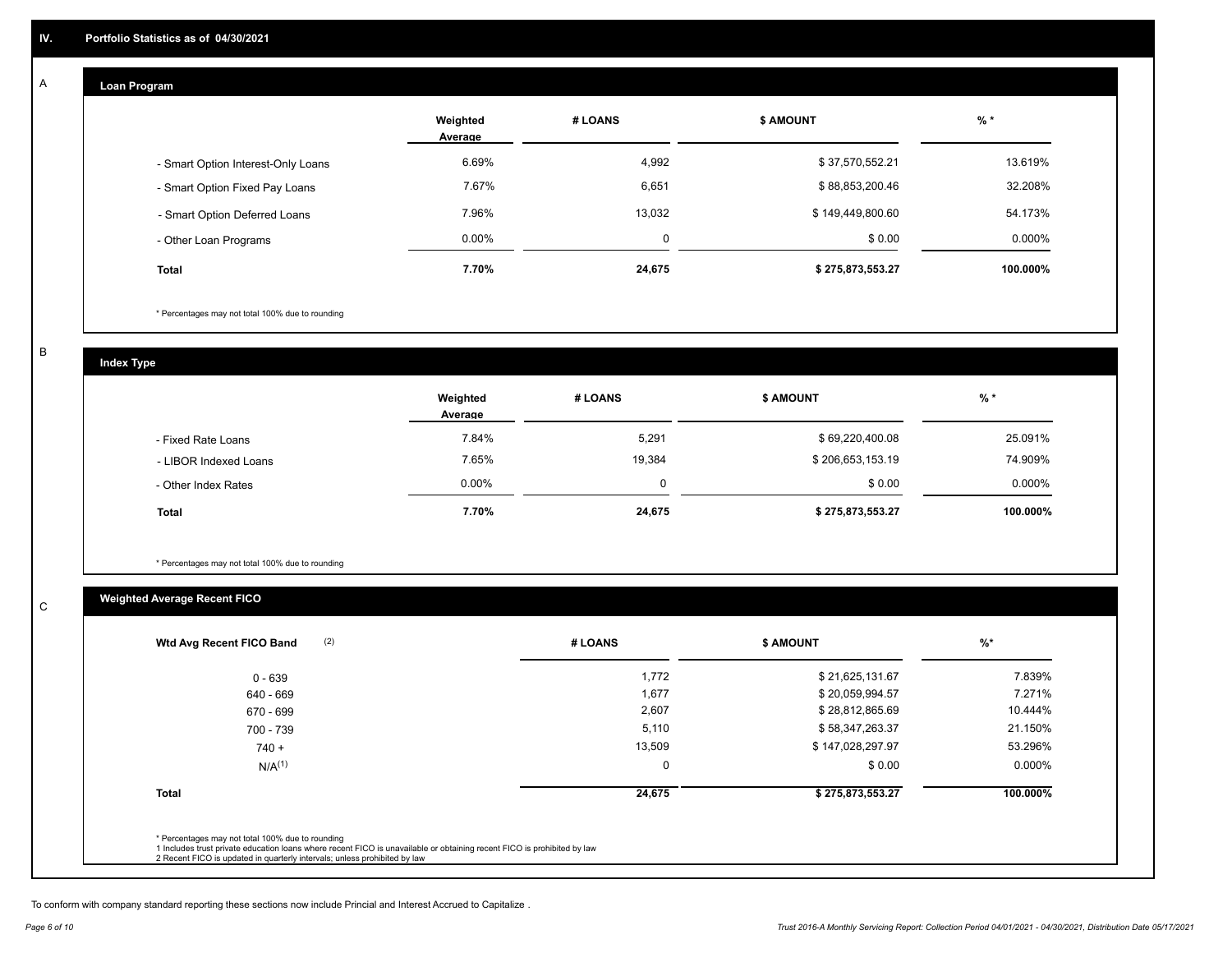| V. | 2016-A Reserve Account, Principal Distribution, and R-2 Certificate Calculations     |                  |
|----|--------------------------------------------------------------------------------------|------------------|
| А. | <b>Reserve Account</b>                                                               |                  |
|    | Specified Reserve Account Balance                                                    | \$1,557,854.00   |
|    | Actual Reserve Account Balance                                                       | \$1,557,854.00   |
| В. | <b>Principal Distribution Amount</b>                                                 |                  |
|    | Class A Notes Outstanding<br>i.                                                      | \$146,786,193.82 |
|    | Pool Balance<br>ii.                                                                  | \$275,873,553.27 |
|    | First Priority Principal Distribution Amount (i - ii)<br>iii.                        | \$0.00           |
|    | Class A and B Notes Outstanding<br>iv.                                               | \$196,786,193.82 |
|    | First Priority Principal Distribution Amount<br>۷.                                   | \$0.00           |
|    | Pool Balance<br>vi.                                                                  | \$275,873,553.27 |
|    | Specified Overcollateralization Amount<br>vii.                                       | \$82,762,065.98  |
|    | Regular Principal Distribution Amount (if (iv > 0, (iv - v) - (vi - vii))<br>viii.   | \$3,674,706.53   |
|    | Pool Balance<br>ix.                                                                  | \$275,873,553.27 |
|    | 10% of Initial Pool Balance<br>х.                                                    | \$61,822,914.68  |
|    | First Priority Principal Distribution Amount<br>xi.                                  | \$0.00           |
|    | Regular Principal Distribution Amount<br>xii.                                        | \$3,674,706.53   |
|    | Available Funds (after payment of waterfall items A through I)<br>xiii.              | \$2,545,317.51   |
|    | xiv. Additional Principal Distribution Amount (if(vi <= x,min(xiii, vi - xi - xii))) | \$0.00           |
| С. | R-2 Certificate                                                                      |                  |
|    | <b>Previous Notional Balance</b>                                                     | \$37,490,591.00  |
|    | Shortfall of Principal                                                               | \$0.00           |
|    | Shortfall of Interest                                                                | \$0.00           |
|    | <b>Current Notional Balance</b>                                                      | \$37,490,591.00  |
|    | Excess Distribution Allocated (1)                                                    | \$717,786.71     |
|    |                                                                                      |                  |
|    |                                                                                      |                  |

1. Until the notional amount of the R-2 Certificate is reduced to zero and if there is excess cash through the distribution available it will be distributed to the R-2 Certificate, otherwise the amount will be zero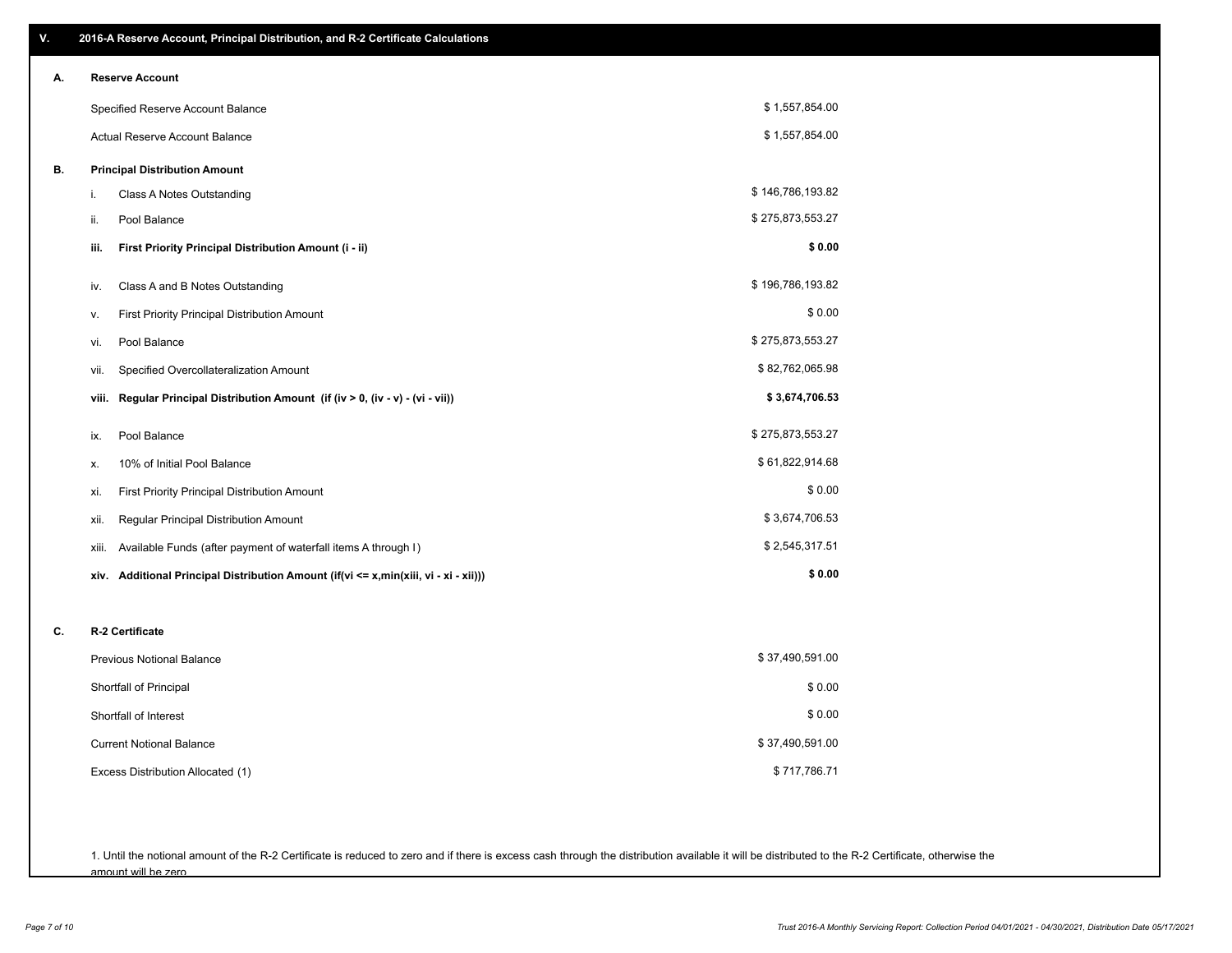|    |                                                         | Paid           | <b>Funds Balance</b> |
|----|---------------------------------------------------------|----------------|----------------------|
|    | <b>Total Available Funds</b>                            |                | \$6,810,400.49       |
| A  | <b>Trustee Fees</b>                                     | \$0.00         | \$6,810,400.49       |
| В  | <b>Servicing Fees</b>                                   | \$181,097.32   | \$6,629,303.17       |
| C  | i. Administration Fees                                  | \$8,333.00     | \$6,620,970.17       |
|    | ii. Unreimbursed Administrator Advances plus any Unpaid | \$0.00         | \$6,620,970.17       |
| D  | Class A Noteholders Interest Distribution Amount        | \$284,740.35   | \$6,336,229.82       |
| Е  | First Priority Principal Payment                        | \$0.00         | \$6,336,229.82       |
| F. | Class B Noteholders Interest Distribution Amount        | \$116,205.78   | \$6,220,024.04       |
| G  | <b>Reinstatement Reserve Account</b>                    | \$0.00         | \$6,220,024.04       |
| H  | Regular Principal Distribution                          | \$3,674,706.53 | \$2,545,317.51       |
|    | <b>Carryover Servicing Fees</b>                         | \$0.00         | \$2,545,317.51       |
| J  | Additional Principal Distribution Amount                | \$0.00         | \$2,545,317.51       |
| Κ  | Unpaid Expenses of Trustee                              | \$0.00         | \$2,545,317.51       |
| L  | Unpaid Expenses of Administrator                        | \$0.00         | \$2,545,317.51       |
| M  | i. Remaining Funds to the R-1 Certificateholder(s)      | \$1,827,530.80 | \$717,786.71         |
|    | ii. Remaining Funds to the R-2 Certificateholder(s)     | \$717,786.71   | \$0.00               |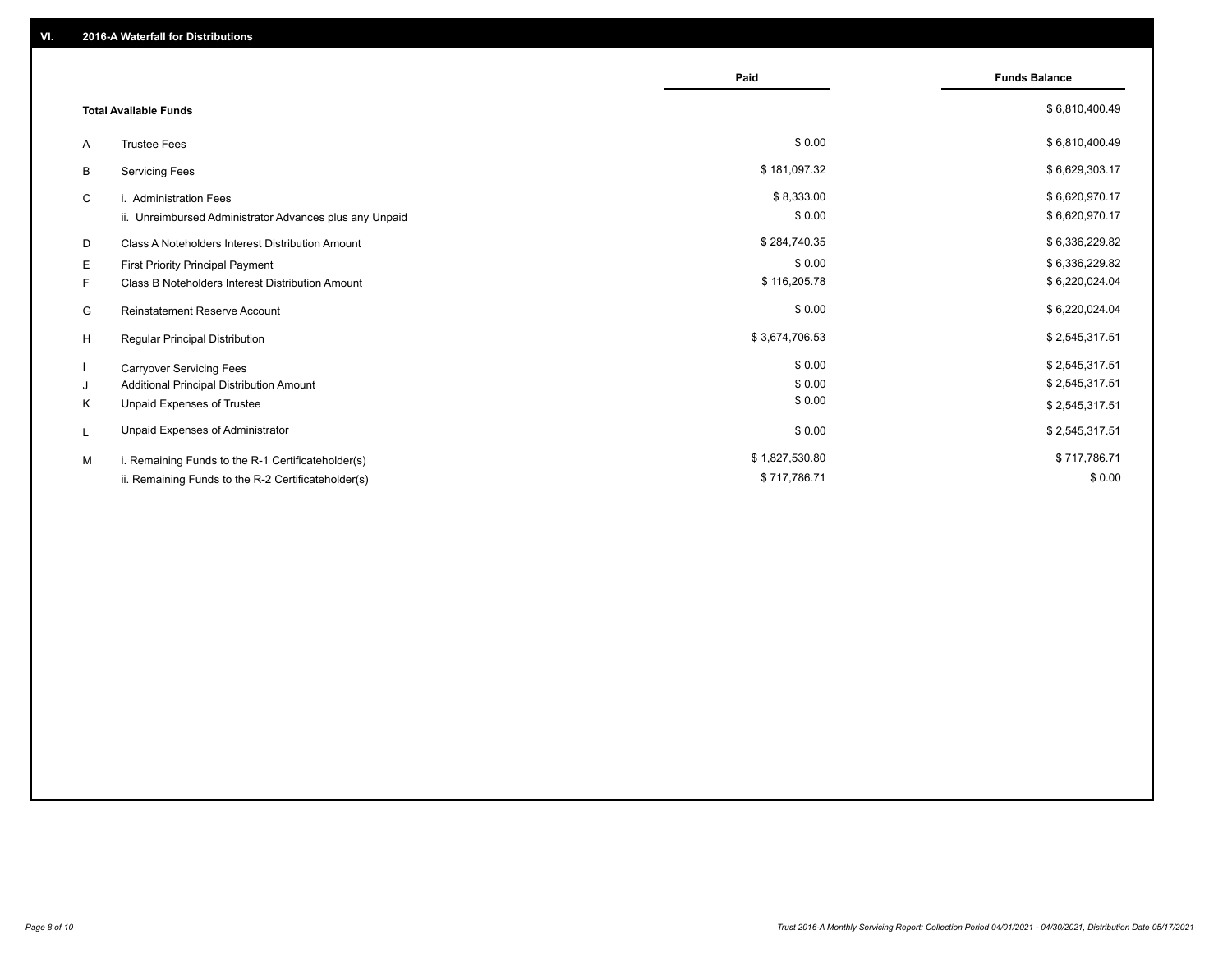| <b>Distribution Amounts</b>                                |                         |                         |                         |
|------------------------------------------------------------|-------------------------|-------------------------|-------------------------|
|                                                            | A <sub>2</sub> A        | A <sub>2</sub> B        | в                       |
| Cusip/Isin                                                 | 78449FAB7               | 78449FAC5               | 78449FAD3               |
| <b>Beginning Balance</b>                                   | \$90,907,358.67         | \$55,878,835.15         | \$50,000,000.00         |
| Index                                                      | <b>FIXED</b>            | <b>LIBOR</b>            | <b>LIBOR</b>            |
| Spread/Fixed Rate                                          | 2.70%                   | 1.50%                   | 2.50%                   |
| Record Date (Days Prior to Distribution)                   | 1 NEW YORK BUSINESS DAY | 1 NEW YORK BUSINESS DAY | 1 NEW YORK BUSINESS DAY |
| <b>Accrual Period Begin</b>                                | 4/15/2021               | 4/15/2021               | 4/15/2021               |
| <b>Accrual Period End</b>                                  | 5/15/2021               | 5/17/2021               | 5/17/2021               |
| Daycount Fraction                                          | 0.08333333              | 0.08888889              | 0.0888889               |
| Interest Rate*                                             | 2.70000%                | 1.61463%                | 2.61463%                |
| <b>Accrued Interest Factor</b>                             | 0.002250000             | 0.001435227             | 0.002324116             |
| <b>Current Interest Due</b>                                | \$204,541.56            | \$80,198.79             | \$116,205.78            |
| Interest Shortfall from Prior Period Plus Accrued Interest | $\mathsf{\$}$ -         | $$ -$                   | $\mathsf{\$}$ -         |
| <b>Total Interest Due</b>                                  | \$204,541.56            | \$80,198.79             | \$116,205.78            |
| <b>Interest Paid</b>                                       | \$204,541.56            | \$80,198.79             | \$116,205.78            |
| <b>Interest Shortfall</b>                                  | $\mathsf{\$}$ -         | $$ -$                   | $\mathsf{\$}$ -         |
| <b>Principal Paid</b>                                      | \$2,275,812.57          | \$1,398,893.96          | $\mathsf{\$}$ -         |
| <b>Ending Principal Balance</b>                            | \$88,631,546.10         | \$54,479,941.19         | \$50,000,000.00         |
| Paydown Factor                                             | 0.010439507             | 0.010439507             | 0.000000000             |
| <b>Ending Balance Factor</b>                               | 0.406566725             | 0.406566725             | 1.000000000             |

\* Pay rates for Current Distribution. For the interest rates applicable to the next distribution date, please see https://www.salliemae.com/about/investors/data/SMBabrate.txt.

**VII. 2016-A Distributions**